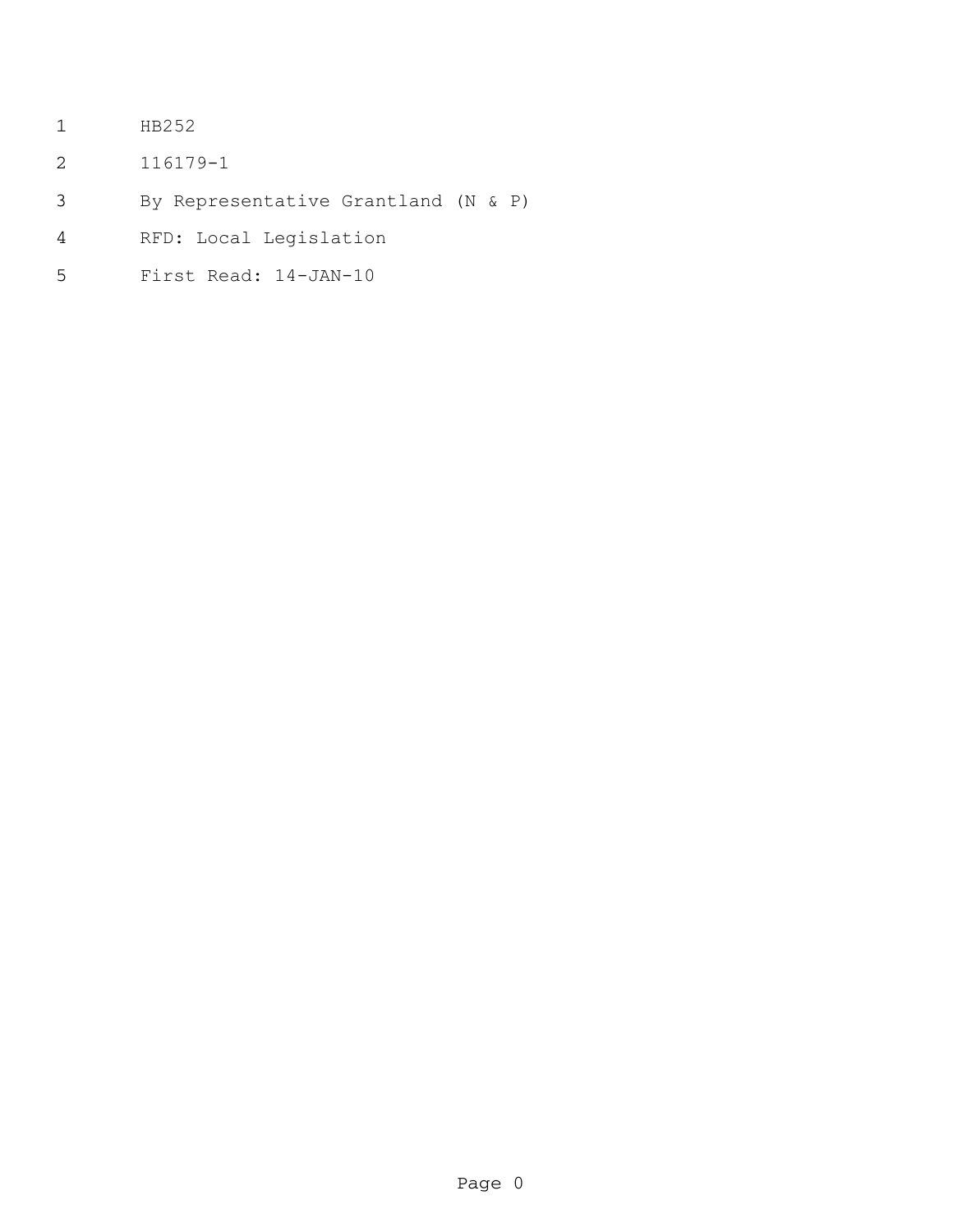116179-1:n:01/11/2010:JRC/mfp LRS2010-161 A BILL 10 TO BE ENTITLED 11 AN ACT 13 Relating to the City of Hartselle in Morgan County; providing for the election and operation of the board of education for the City of Hartselle; providing for an authorizing referendum in the City of Hartselle regarding the election of the Hartselle City Board of Education; upon approval of the referendum, providing for the election and 19 operation of the board of education for the City of Hartselle; providing that the members of the board shall be elected at-large; providing for the terms of office, qualifications, and compensation of the members; prescribing procedures for electing the members and for filling vacancies on the board; providing for the election of the chair and vice chair from the membership of the board; and providing certain transitional provisions. BE IT ENACTED BY THE LEGISLATURE OF ALABAMA: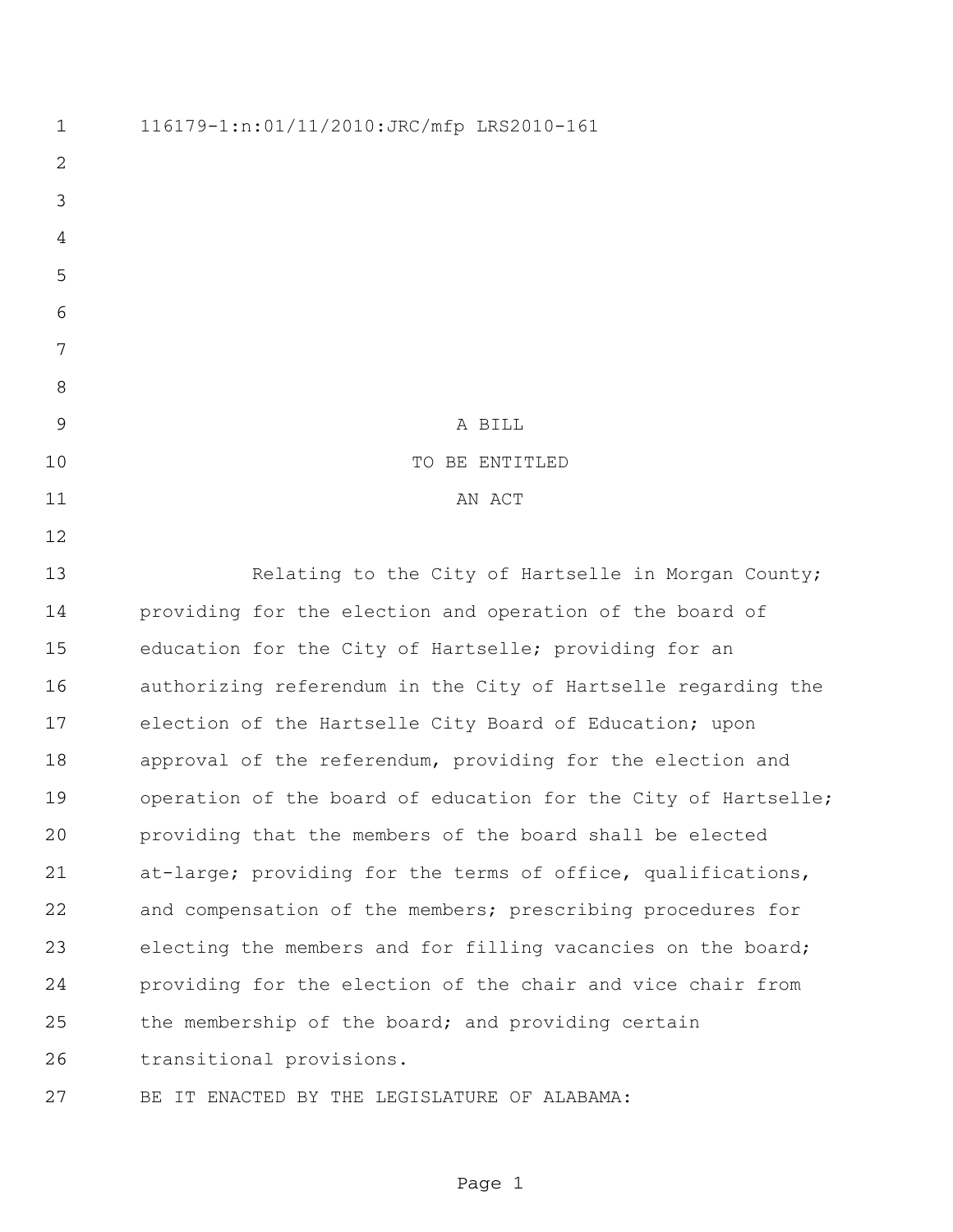Section 1. (a) Pursuant to Amendment 659 to the Constitution of Alabama of 1901, now appearing as Section 104.01 of the Official Recompilation of the Constitution of Alabama of 1901, as amended, the Hartselle City Council shall call an authorizing referendum election, to be held at the time of the next election held in the city, regarding changing the Hartselle City Board of Education to an elected city board of education.

 (b) If a majority of the qualified electors of the municipality voting in the authorizing referendum election vote in favor of an elected city board of education, the board shall be established as provided in this act and the Legislature, as provided in Amendment 659, from time to time, by local law may provide further for the election and operation of the Hartselle City Board of Education. The local laws may provide for the termination of the terms of office of members of the existing city board of education; the composition of the city board of education; initial and 19 succeeding terms of office, including staggered terms; at-large membership; qualifications; powers, duties, and responsibilities; vacancies; compensation; and any other matter that the Legislature determines necessary for the operation of the board.

 (c) The question on the ballot shall read as follows:

 "Do you favor changing the Hartselle City Board of Education from an appointed to an elected board?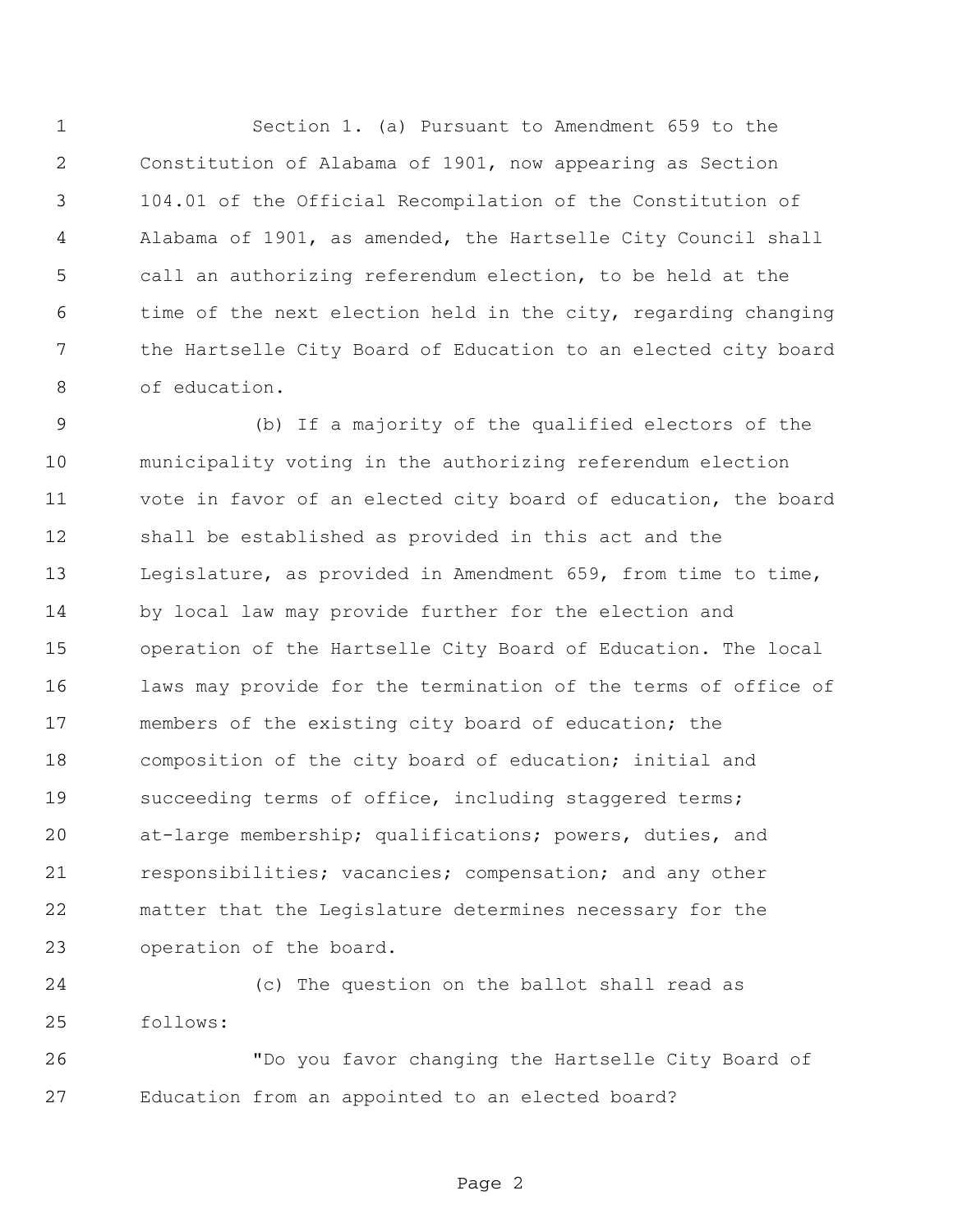"Yes (\_\_\_) No (\_\_\_\_)."

 (d) If a majority of the qualified electors of the municipality voting in the authorizing referendum vote against an elected city board of education, the current board shall continue to operate as provided by law and the remaining portions of this act shall have no further effect.

 (e) The official charged with conducting municipal elections shall conduct this election. The city shall pay any costs and expenses not otherwise reimbursed by a governmental agency which are incidental to the election. The official shall report the results of the election to the State Board of Education as provided in Amendment 659.

 (f) If the majority of electors voting pursuant to 14 this section vote in favor of changing to an elected board, an elected board of education for the City of Hartselle shall be established.

 Section 2. An elected board of education for the City of Hartselle is established. The board shall be called the "Hartselle City Board of Education." The board shall be composed of five members, with each member being elected at-large by a majority of the qualified electors voting who reside in the City of Hartselle.

 Section 3. A board member shall reside in the City of Hartselle during his or her entire term of office.

 Section 4. A candidate for each place on the board of education shall be at least 19 years of age, a resident and qualified voter of the City of Hartselle for at least 90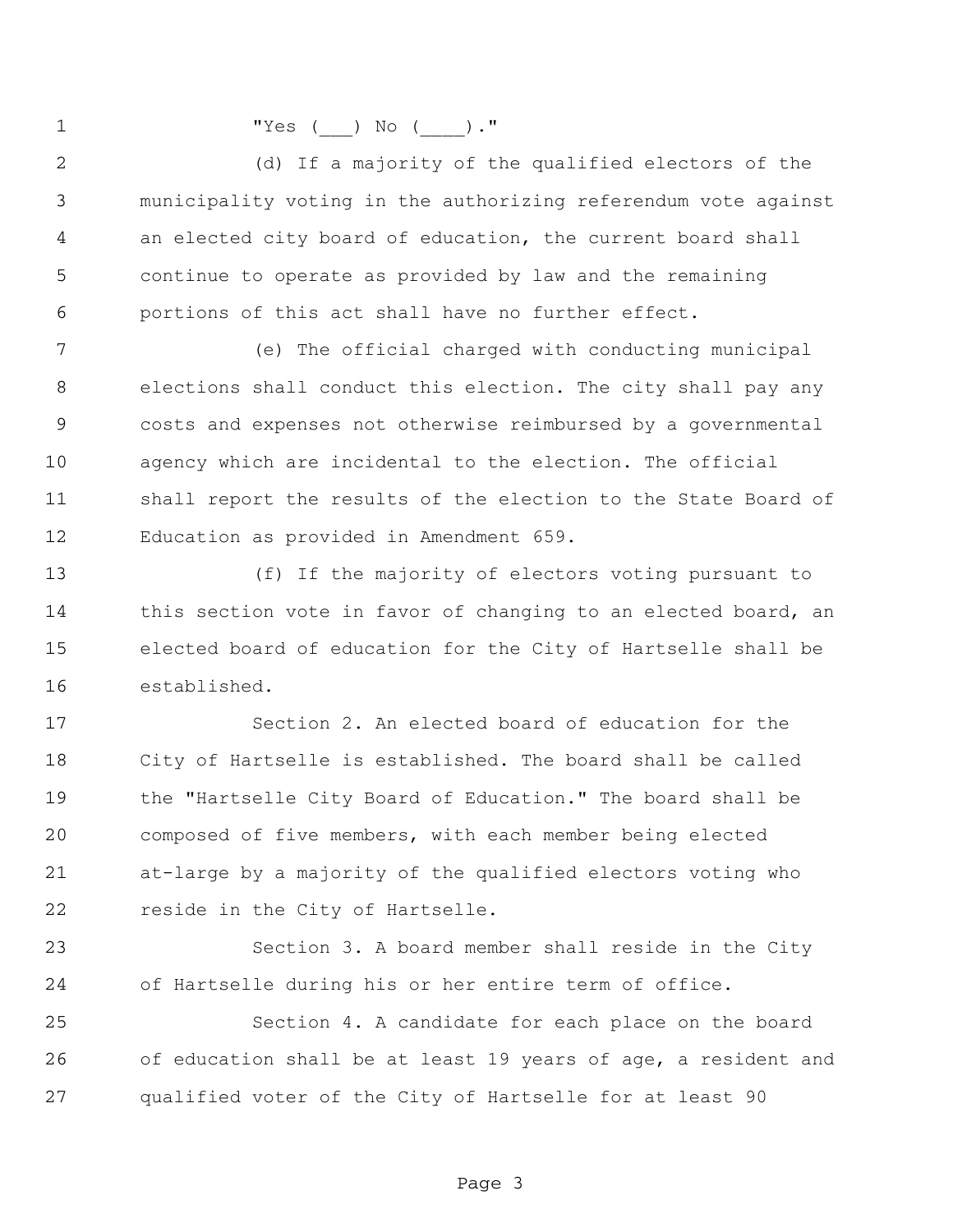consecutive days immediately preceding the deadline date for qualifying as a candidate, and shall not have a record of conviction for any crime involving moral turpitude, including any crime involving fraud or financial wrongdoing. The qualification fee for the initial election of the members of the board and each election thereafter shall be in the same amount as prescribed by the Hartselle City Council for council seats. The qualifying fee shall be credited to the city general fund.

 Section 5. (a) The Hartselle City Council shall take necessary steps to ensure that this act complies with the Federal Voting Rights Act of 1965, as amended.

 (b) The initial election for board members shall be held in conjunction with the next general municipal election at which city council members are elected following final approval of this act by the United States Department of Justice.

 (c) The initial election and the initial runoff election, if necessary, and all subsequent elections held pursuant to this act shall be conducted, the vote canvassed, and the results declared in the same manner as provided for the election of members of the city council, unless otherwise required in this act.

 (d) The initial and all subsequent elected members of the board of education shall be elected at the same time, assume office at the same time, and serve the same term of office as the members of the Hartselle City Council.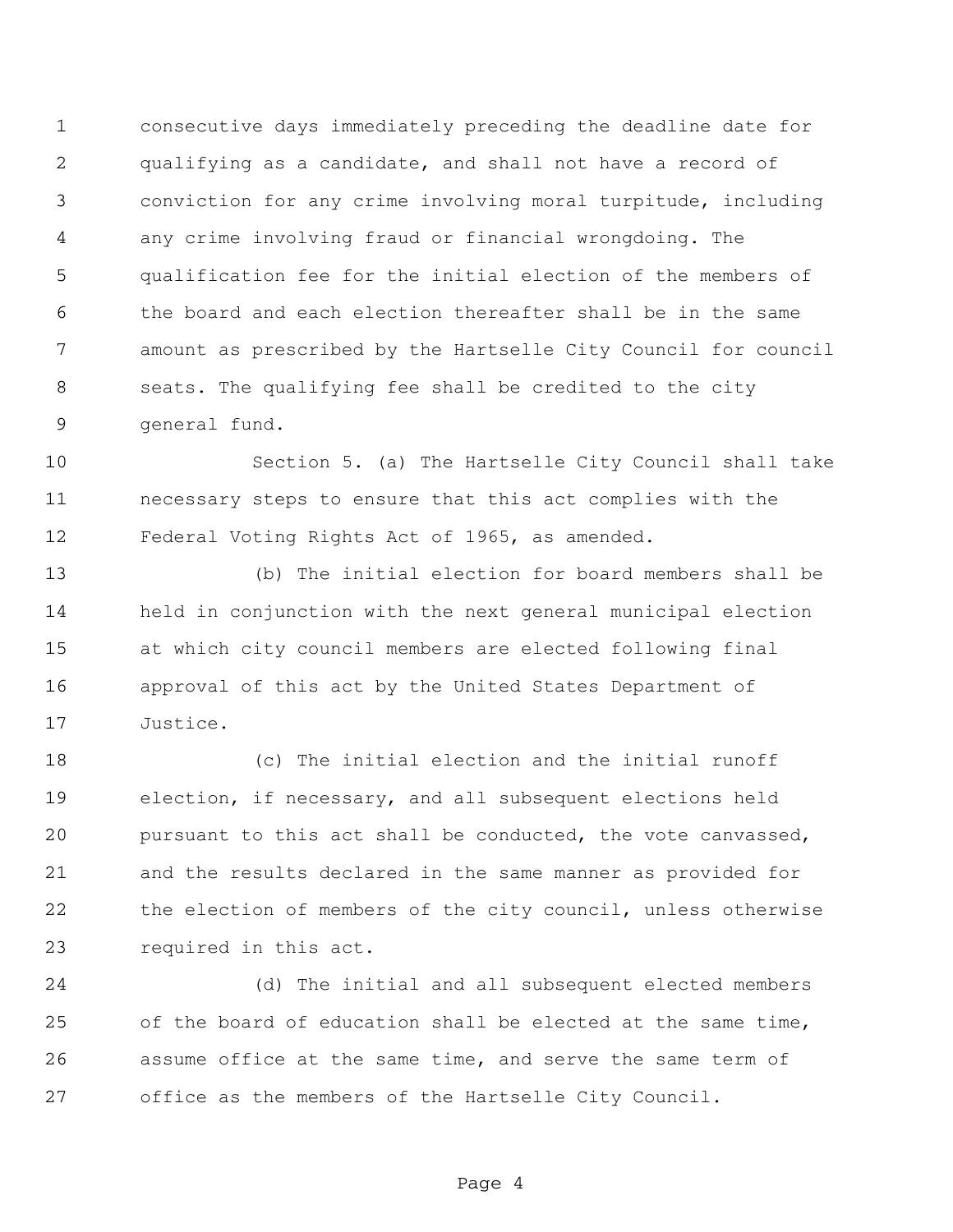Section 6. (a) Upon the assumption of office of the initially elected members of the board of education, the Hartselle City Board of Education as provided in this act shall be constituted and the terms, powers, duties, responsibilities, and emoluments of office of the prior members of the board of education shall end.

 (b)(1) Upon assumption of office of the initial elected members of the board of education, these members shall have the powers, authority, duties, and responsibilities as are otherwise provided by law for members of city boards of education as set forth in Chapter 11 (commencing with Section 16-11-1) of Title 16 of the Code of Alabama 1975.

 (2) The election and terms of office of any officers of the board shall be governed by board policy.

 (3) All property, records, supplies, and equipment of the prior board of education shall be vested in the board created by this act.

 (c) The establishment of the board of education as provided in this act shall not affect or impair any of the following:

 (1) Existing rights or privileges of employees of the board including, but not limited to, employment, personnel, salary, and retirement rights and privileges.

 (2) Existing contractual obligations of the board of education.

(3) Existing civil and criminal actions.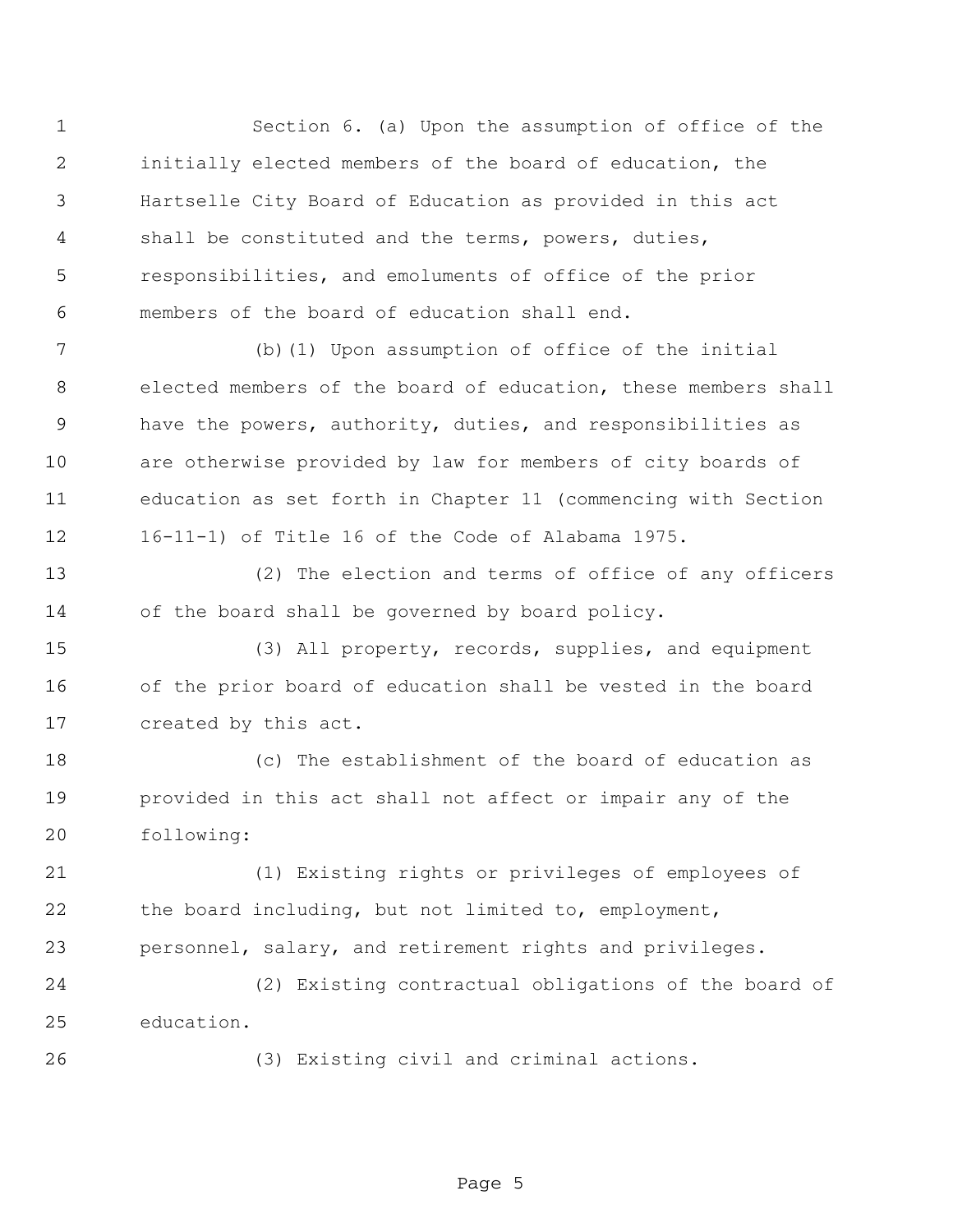Section 7. A vacancy on the board of education shall be filled by appointment by a majority of the remaining members of the board of education for the unexpired term. If the vacancy is not filled by the remaining members of the board of education within 45 days, the chair, or the vice chair in the absence of the chair, shall notify the Hartselle City Council which shall fill the vacancy by appointment by a vote of a majority of the members of the city council for the unexpired term. If the vacancy is not filled by the city council within 45 days after notification, the Hartselle Superintendent of Education shall notify the State Superintendent of Education, who shall fill the vacancy by appointment for the unexpired term. A person filling a vacancy on the board of education shall reside in the City of Hartselle. Persons so appointed shall serve the entire unexpired term of the person vacating the position.

 Section 8. The compensation for the initial members of the board of education shall be five hundred dollars (\$500) per month and thereafter the compensation of the members shall be established by the board.

 Section 9. An independent auditing firm shall conduct an annual audit of the financial records of the city school system and of the board of education. The audit results shall be made a matter of public record and a copy thereof shall be sent to the Examiners of Public Accounts. All monies of the school system shall be accounted for whether reserved for capital outlay or held for any other purpose.